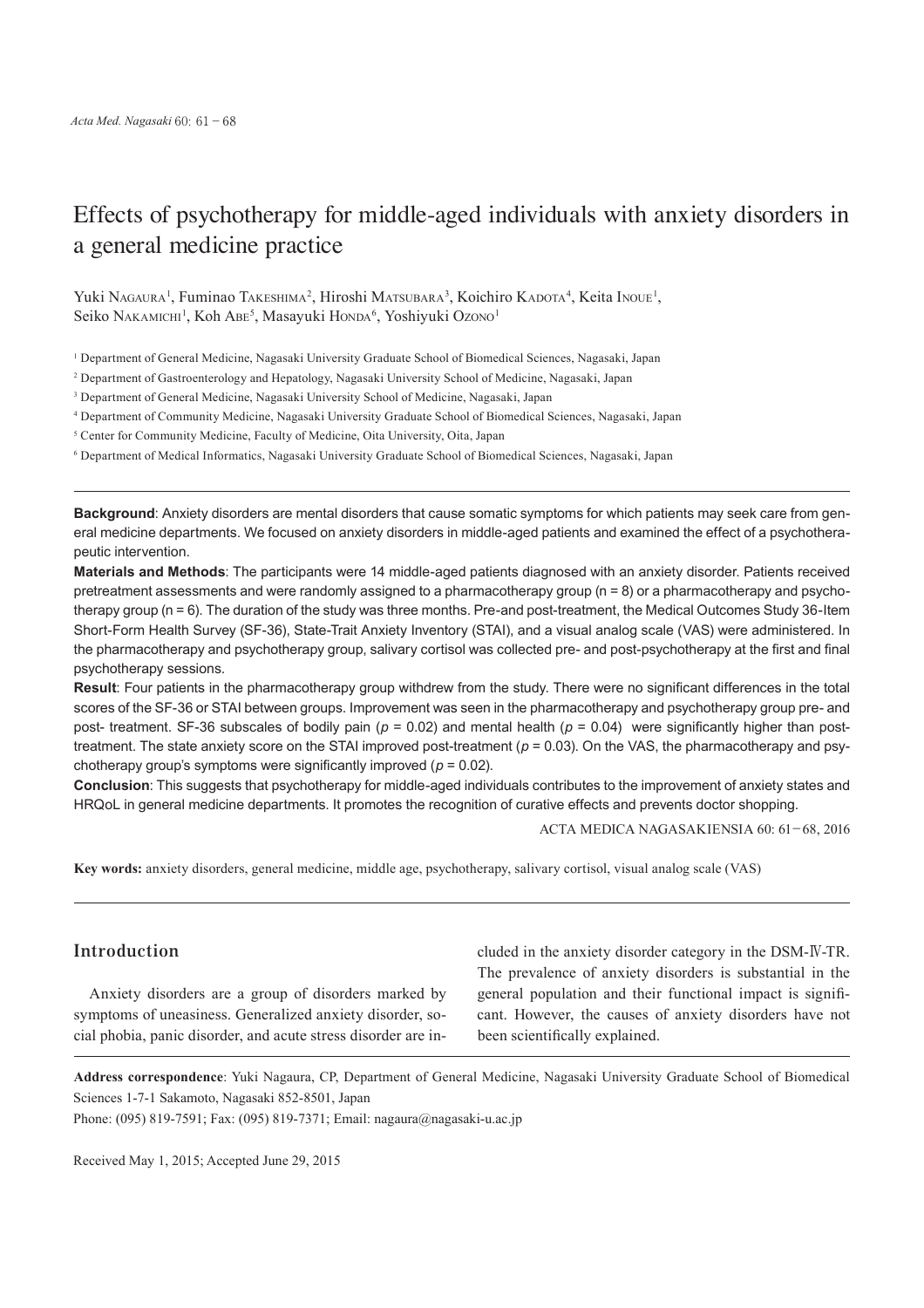Anxiety disorders are mental disorders that cause somatic symptoms for which patients may seek and receive treatment through a general medicine department<sup>1,2</sup>. If medical care does not provide the appropriate diagnosis and treatment, the patient may not understand the illness and be dissatisfied with the treatment. This may lead to the patient visiting various hospitals and doctors until an explanation or appropriate treatment is found<sup>3,4</sup>. Thus, the identification of anxiety disorders is required in general medicine departments  $1,5,6$ .

In recent years, the physical factors of anxiety disorders, including brain dysfunction theory, have become influential, although social factors and psychological factors must also be considered. In addition in treatment effect studies, a variety of approaches, such as pharmacotherapy and cognitive behavioral therapy, have been attempted and studied<sup>7-9</sup>.

The examination of age group studies on anxiety disorders have focused on the elderly<sup>10-12</sup>, long-term outcomes, and the need for early treatment 13 . There are relatively few studies except for the elderly. However, in middle age, individuals experience physical decline, children moving out of the family home, caring for aging parents, and changes in the workplace such as early retirement. Such social problems may lead to financial and psychological problems; thus, it may be difficult to feel settled<sup>14</sup>. Therefore, in this study, we decided to examine the effects of psychotherapy in middle age on such a psychosocial background.

In the evaluation of psychotherapy effects dropout rates are an issue<sup>15-17</sup>. Reasons of dropout have been examined from perspectives of disease differences, patient characteristics, and feelings of satisfaction. In psychotherapy, the clinical psychologist talks with a patient in a private room at a scheduled time. The topic focuses on the patient experience. We considered that stress in talking with psychologists might cause burden and be one of the reasons for dropouts. Therefore, we collected salivary cortisol to measure the burden of the psychotherapy objectively. Salivary cortisol attracts attention as one of the physiological evaluation methods of stress. Cortisol is the hormone that is important in assessing about psychological and physical health conditions18 . It is shown that salivary cortisol rises with stress in the laboratory research<sup>19</sup>. We examined the burden of psychotherapy from a change in salivary cortisol.

## **MATERIALS AND METHODS**

#### **Study Participants**

In this study, ages 40–60 were defined as middle age. Fourteen patients who had a diagnosis of an anxiety disorder in a general medicine practice were recruited through general physician referral. Diagnostic assessments included the administration of the Structured Diagnostic Interview for DSM-IV. The selection criteria included the DSM-IV diagnoses of anxiety disorders, middle age, willingness to participate in the study, and willingness to consider psychotherapy. We excluded individuals receiving medical treatment for anxiety disorders at another hospital. Participants were given pretreatment assessments and randomly assigned to a pharmacotherapy group  $(n = 8)$  or a pharmacotherapy and psychotherapy group  $(n = 6)$ . The pharmacotherapy group received a periodic medical examination and medicine prescription by a general physician. The pharmacotherapy and psychotherapy group received psychotherapy with the clinical psychologist in addition to medical examination and medicine prescription by a general physician. The psychologist was a qualified clinical psychologist with eight years of experience. The duration of the study was three months (Figure 1).

At the beginning of the psychotherapy, the clinical psychologist explained the purpose and method of psychotherapy and began psychotherapy with patient consent. Psychotherapy lasted about 60 minutes. We completed the medical examination and the psychotherapy in another room. The patient sat on a chair with a backrest and talked with a psychologist across a table. The psychotherapy schedule was established by the patients' circumstances and schedules. The patient and the psychologist talked and scheduled appointments for the next time as the psychotherapy session



Figure 1 **Figure 1**. Progress and evaluation of research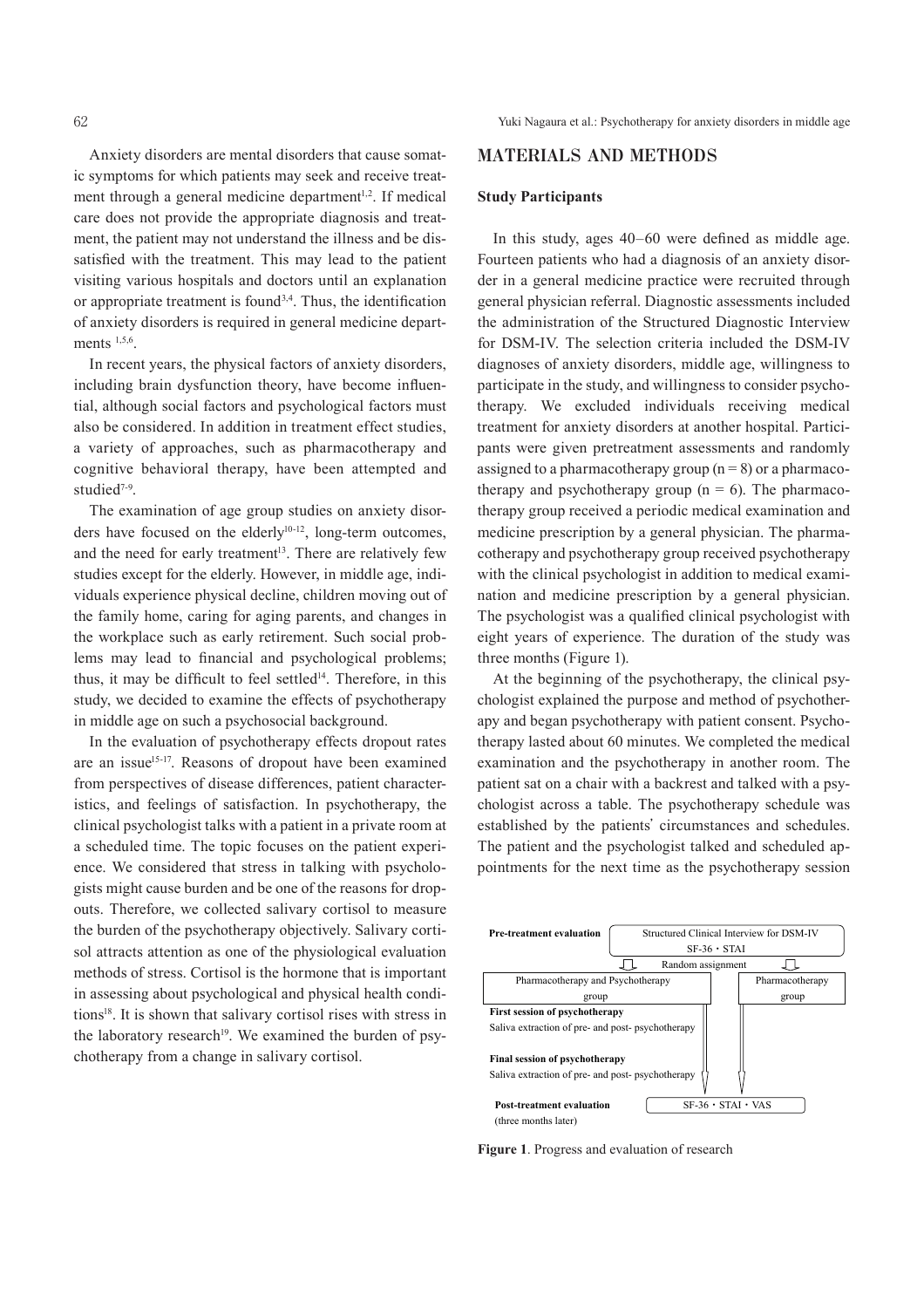#### Yuki Nagaura et al.: Psychotherapy for anxiety disorders in middle age 63

ended. The schedule began at the rate of once or twice a week and the interval gradually increased. We conducted an average of six psychotherapy sessions during the study.

### **Measures**

Outcome measures included the State-Trait Anxiety Inventory (STAI) for Japan (Form X), the Medical Outcomes Study Short Form-36  $(SF-36)^{20,21}$ , a visual analog scale (VAS), and a salivary cortisol measure.

## *Questionnaires*

Anxiety was measured with the Japanese version of the State–Trait Anxiety Inventory (Form X). The State–Trait Anxiety Inventory was developed by Spielberger, et al.<sup>22</sup> to determine individuals' separate state and trait anxiety levels and has been standardized for Japan. The State–Trait Anxiety Inventory consists of a State Anxiety Scale (STAI-S) and a Trait Anxiety Scale (STAI-T). The STAI is a self-evaluation scale containing 40 expressions. This questionnaire was completed pre- and post-treatment.

Health-related quality of life (HRQoL) was measured with the SF-36 (Japanese version 2, Acute; iHope International, Japan) <sup>23</sup> to determine the range of functional impairment of anxiety disorders in primary care patients<sup>24,25</sup>. The questionnaire consists of 36 items in eight dimensions of functioning. Physical functioning, physical role, bodily pain, general health, vitality, social functioning, emotional role, and mental health concepts of the SF-36 were measured on a five point Likert scale with varying answers. This questionnaire was completed pre- and post-treatment.

#### *Visual analog scale*

Patient treatment achievement was measured with a visual analog scale. Pre-treatment, we confirmed the achievement level the participant expected from the treatment. Post-treatment, all patients were asked to plot their treatment achievement on a 10-cm horizontal line. Marks were made on a 10-cm line with  $0=$  pre-treatment at one end and  $10=$  full treatment achievement expected by the participant at the other end.

## *Psychoneuroendocrine response*

We also measured participants' salivary cortisol (a hormone) and examined the stress reaction to psychotherapy. Salivary cortisol was chosen because other measures, such as blood draws, may cause pain and uneasiness. Salivary cortisol is easily collected and is not a burden for participants<sup>18</sup>. The pharmacotherapy and psychotherapy group members measured salivary cortisol pre- and post-psychotherapy at the first and final psychotherapy sessions. To exclude the measurement influence, the pre-psychotherapy measurements were collected after a ten-minute rest and the post-psychotherapy measurements were collected just after psychotherapy. They were collected at the same time in the first and final psychotherapy sessions. Salivary cortisol was collected using Salivette®. This is a container with cotton

that doubled in size in a spitz pipe. The subject removes the cotton from the container and allows saliva to soak thoroughly. After collecting, the cotton was placed in a container, sealed, and cryopreserved.

#### *Semi-Structured interview*

A semi-structured interview was conducted at pre-treatment for all patients. The interview was completed with a questionnaire. Contents included a clinical history, family structure, life behavioral patterns, and work experience.

#### **Ethical Considerations**

The study protocol was approved by the Medical Ethics Committee of Nagasaki University. Written informed consent was obtained from each subject in accordance with the Helsinki Declaration.

## **Statistical Analysis**

Intention-to-treat analyses were performed. The Mann-Whitney U test and Wilcoxon signed rank test were used to find pre- and post-treatment differences between the groups. Statistical significance was set at  $p < 0.05$ . All statistical analyses were performed with EZR (Saitama Medical Center, Jichi Medical University, Saitama, Japan), which is a graphical user interface for R (The R Foundation for Statistical Computing, Vienna, Austria ) 26 . More precisely, it is a modified version of R commander designed to add statistical functions frequently used in biostatistics.

## **RESULTS**

#### **Participant characteristics**

Among fourteen participants, four participants of the pharmacotherapy group withdrew from the study. One pa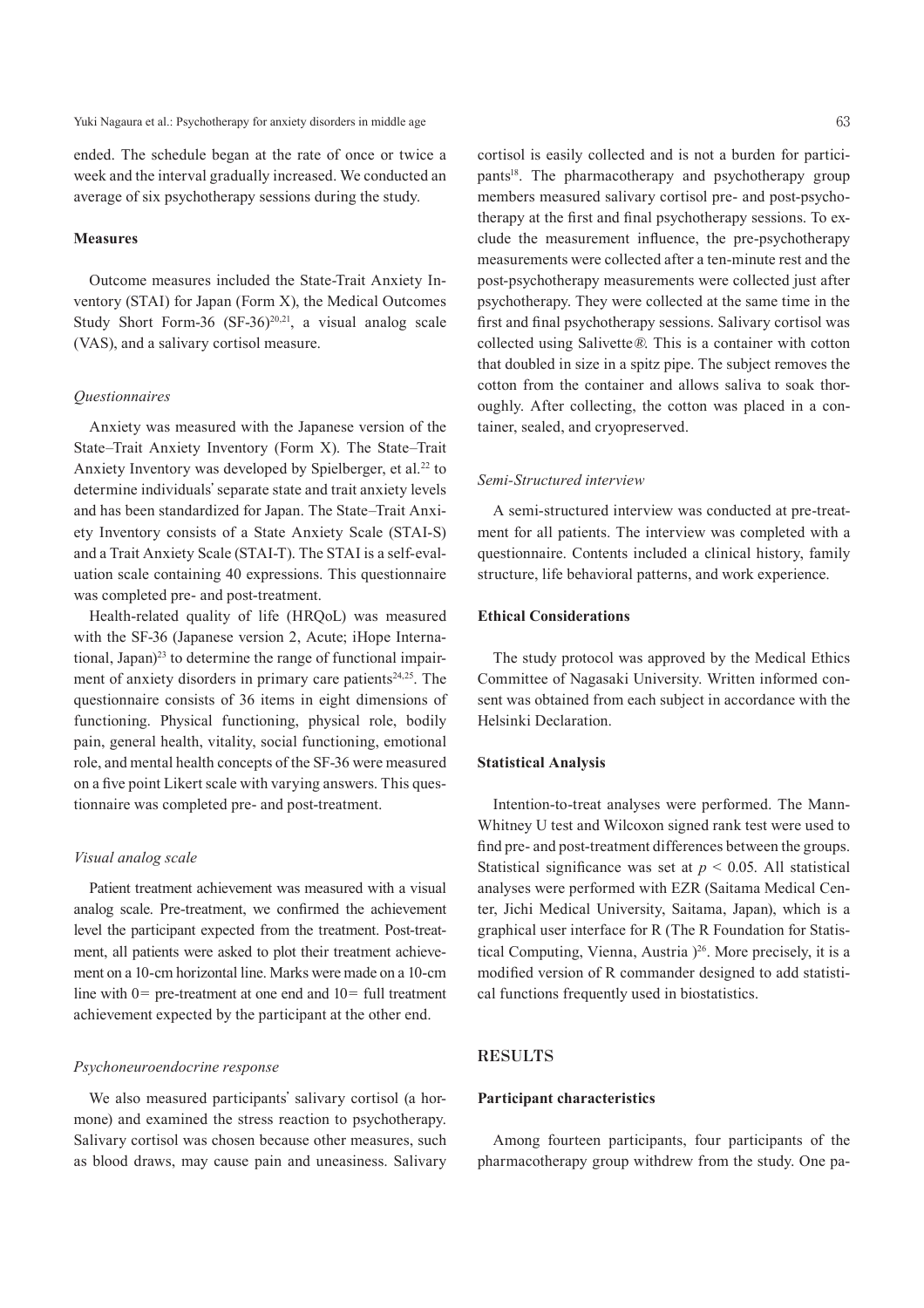tient transferred to the psychiatry department and the other patient canceled study entry. We did not understand the reasons for the other two people. One had a history of six consultations and one medication experience. The other one had a history of one consultation without taking medicine. We hypothesized that they hoped for treatment unlike other hospitals or did not want to take medicine.

Demographic and clinical data for the participants are presented in Table 1. There were seven women and seven men ranging in age from 41 to 58 years. The period of anxiety symptoms, the number of hospitals patient had consulted for anxiety symptoms, and the medication history for anxiety disorders did not differ between groups. For pharmacotherapy, an antianxiety medication, a sleep medication, and an antidepressant were prescribed. We performed an equivalent conversion calculation to compare the prescription contents. We used diazepam as the reference antianxiety and sleeping drug, and imipramine as the reference

antidepressant (Table 2). There were no differences in the prescription contents of antidepressants, antianxiety medications, or sleeping medications for pharmacotherapy between groups.

# **SF-36 pre- and post-treatment in the pharmacotherapy and psychotherapy group**

The scores of eight people in the pharmacotherapy group and six people in the pharmacotherapy and psychotherapy group were used for analysis. The median scores are included in Table 3. The groups did not differ at pre-treatment on any demographic or clinical variables. In the pharmacotherapy and psychotherapy group, the total SF-36 score improved from pre- to post-treatment. There was a significant difference in the reports of bodily pain scores ( $p = 0.02$ ) and mental health scores ( $p = 0.04$ ).

**Table 1.** Demographic and clinical participant characteristics  $(N = 14)$ 

|                                                                             | Pharmacotherapy<br>group ( $N = 8$ ) | Pharmacotherapy and<br>psychotherapy group ( $N = 6$ ) |
|-----------------------------------------------------------------------------|--------------------------------------|--------------------------------------------------------|
|                                                                             | n or $M$ (range)                     | n or $M$ (range)                                       |
| Age                                                                         | $49.75(41-53)$                       | $51(46-58)$                                            |
| Gender                                                                      |                                      |                                                        |
| Male                                                                        | 3                                    | 4                                                      |
| Female                                                                      | 5                                    | 2                                                      |
| Employment status                                                           |                                      |                                                        |
| Employed full-time                                                          | $\overline{4}$                       | 3                                                      |
| A part-time job                                                             | $\mathbf{1}$                         |                                                        |
| Self-owned business                                                         |                                      | 3                                                      |
| Not employed                                                                | $\sqrt{2}$                           |                                                        |
| Unclear                                                                     | $\mathbf{1}$                         |                                                        |
| <b>Marital Status</b>                                                       |                                      |                                                        |
| Married                                                                     | 5                                    | 6                                                      |
| Unclear                                                                     | $\mathfrak{Z}$                       |                                                        |
| Existence of living together                                                |                                      |                                                        |
| Family                                                                      | 5                                    | 6                                                      |
| Unclear                                                                     | 3                                    |                                                        |
| Mean time of symptom duration by the report of the patient                  | 208 days (7-730)                     | 203 days (1-730)                                       |
| The number of hospitals which patient had consulted for anxiety<br>symptoms | $2.25(0-6)$                          | $1.8(0-4)$                                             |
| Medication taken for the anxiety disorder                                   |                                      |                                                        |
| Yes                                                                         | $\overline{2}$                       | 1                                                      |
| No                                                                          | 6                                    | 5                                                      |
| Dropout from study                                                          | 4                                    |                                                        |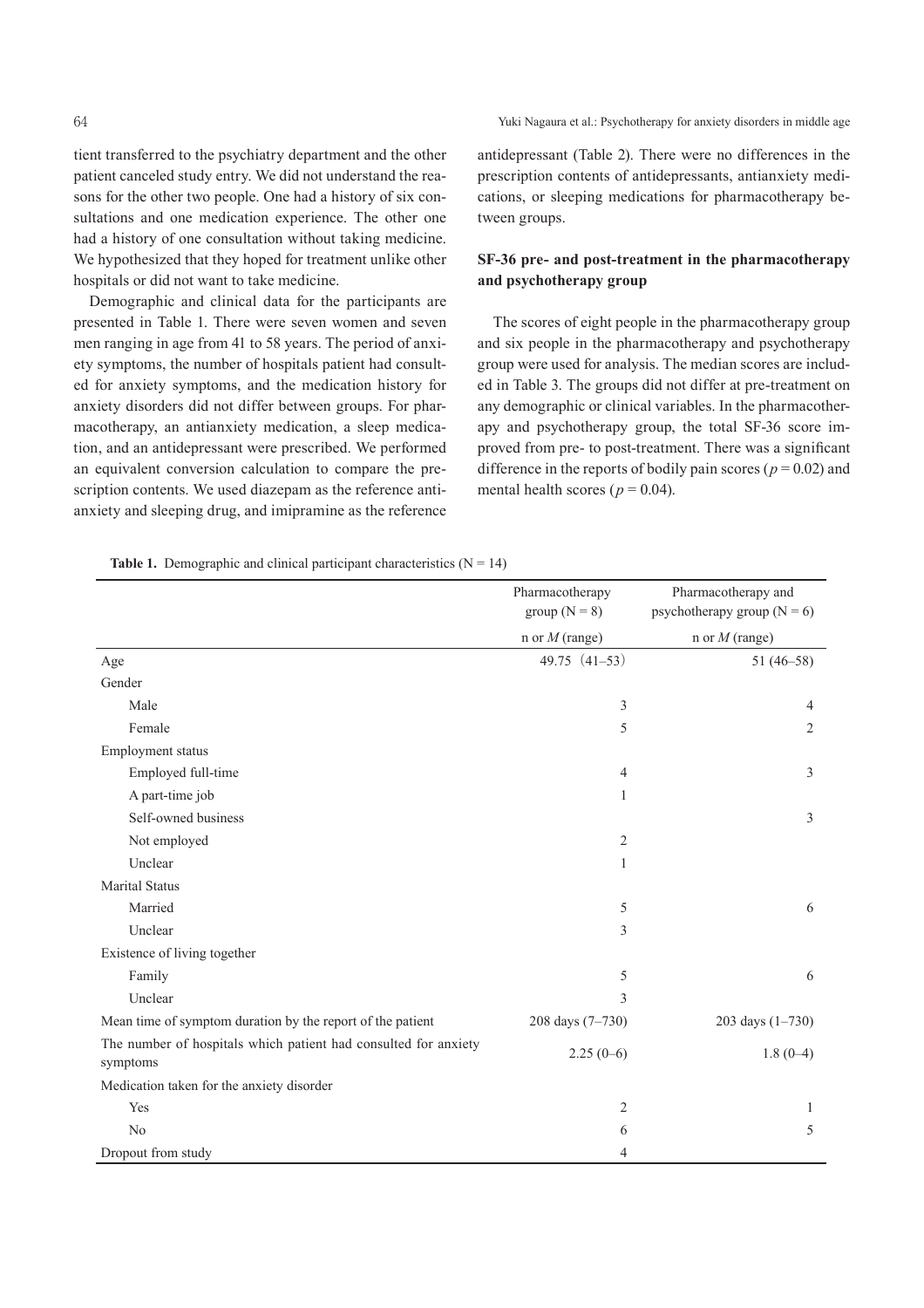|  |  |  | Table 2. The medicines that were prescribed for both groups |
|--|--|--|-------------------------------------------------------------|
|--|--|--|-------------------------------------------------------------|

|                                                  |         | Case                            | Dose that is<br>equivalent to<br>5 mg diazepam<br>(mg/day) | Dose that is<br>equivalent to<br>150 mg imipramine<br>(mg/day) |  |  |  |
|--------------------------------------------------|---------|---------------------------------|------------------------------------------------------------|----------------------------------------------------------------|--|--|--|
|                                                  | Case 1  | Etizolam 1 mg                   |                                                            |                                                                |  |  |  |
|                                                  | Case 2  | Zolpidem Tartrate 10 mg         |                                                            |                                                                |  |  |  |
|                                                  |         | Bromazepam 2 mg                 |                                                            |                                                                |  |  |  |
|                                                  |         | Milnacipran Hydrochloride 30 mg |                                                            |                                                                |  |  |  |
|                                                  | Case 3  | Paroxetine Hydrochloride 20 mg  |                                                            |                                                                |  |  |  |
|                                                  |         | Etizolam 0.5 mg                 |                                                            |                                                                |  |  |  |
|                                                  | Case 4  | Fludiazepam 0.5 mg              |                                                            |                                                                |  |  |  |
| Pharmacotherapy<br>group                         | Case 5  | Etizolam 1 mg                   | $3.3(3.1-5.63)$                                            | $37.5(37.5-45)$                                                |  |  |  |
|                                                  |         | Sertraline Hydrochloride 25 mg  |                                                            |                                                                |  |  |  |
|                                                  | Case 6  | Zolpidem Tartrate 5 mg          |                                                            |                                                                |  |  |  |
|                                                  | Case 7  | Etizolam 1 mg                   |                                                            |                                                                |  |  |  |
|                                                  |         | Paroxetine Hydrochloride 10 mg  |                                                            |                                                                |  |  |  |
|                                                  | Case 8  | Paroxetine Hydrochloride 10 mg  |                                                            |                                                                |  |  |  |
|                                                  |         | Alprazolam 0.4 mg,              |                                                            |                                                                |  |  |  |
|                                                  |         | Quazepam 15 mg                  |                                                            |                                                                |  |  |  |
|                                                  | Case 9  | Hangekobokuto 7.5 g             |                                                            |                                                                |  |  |  |
| Pharmacotherapy<br>and<br>psychotherapy<br>group | Case 10 | Paroxetine Hydrochloride 20 mg  |                                                            |                                                                |  |  |  |
|                                                  | Case 11 | Paroxetine Hydrochloride 10 mg  |                                                            |                                                                |  |  |  |
|                                                  |         | Zolpidem Tartrate 10 mg         |                                                            |                                                                |  |  |  |
|                                                  |         | Etizolam 0.5 mg                 | $6.67(6.17 - 8.34)$                                        | $75(37.5-75)$                                                  |  |  |  |
|                                                  | Case 12 | Diazepam 4 mg, Etizolam 0.5 mg  |                                                            |                                                                |  |  |  |
|                                                  | Case 13 | Sertraline Hydrochloride 50 mg  |                                                            |                                                                |  |  |  |
|                                                  | Case 14 | Clotiazepam 20 mg               |                                                            |                                                                |  |  |  |

Median (interquartile range)

# **STAI scores pre- and post-treatment of the pharmacotherapy and psychotherapy group**

There was no significant difference between the pharmacotherapy group and the pharmacotherapy and psychotherapy group on the STAI. As shown in Table 3, the state anxiety score of the pharmacotherapy and psychotherapy group improved between pre- and post-treatment ( $p = 0.03$ ).

# **VAS comparison of the pharmacotherapy group and the pharmacotherapy and psychotherapy group**

The VAS scores were significantly different between the pharmacotherapy group and the pharmacotherapy and psychotherapy group (Table 3). The pharmacotherapy and psychotherapy group reported higher degrees of treatment achievement than the pharmacotherapy group ( $p = 0.02$ ).

### **Salivary cortisol pre- and post- psychotherapy**

In the pharmacotherapy and psychotherapy group, there was no difference in pre- and post-psychotherapy salivary cortisol between first and final psychotherapy sessions. We compared the salivary cortisol of post-psychotherapy in the first psychotherapy session and final psychotherapy session. There was a tendency for salivary cortisol to decrease ( $p =$ 0.06; Table 4).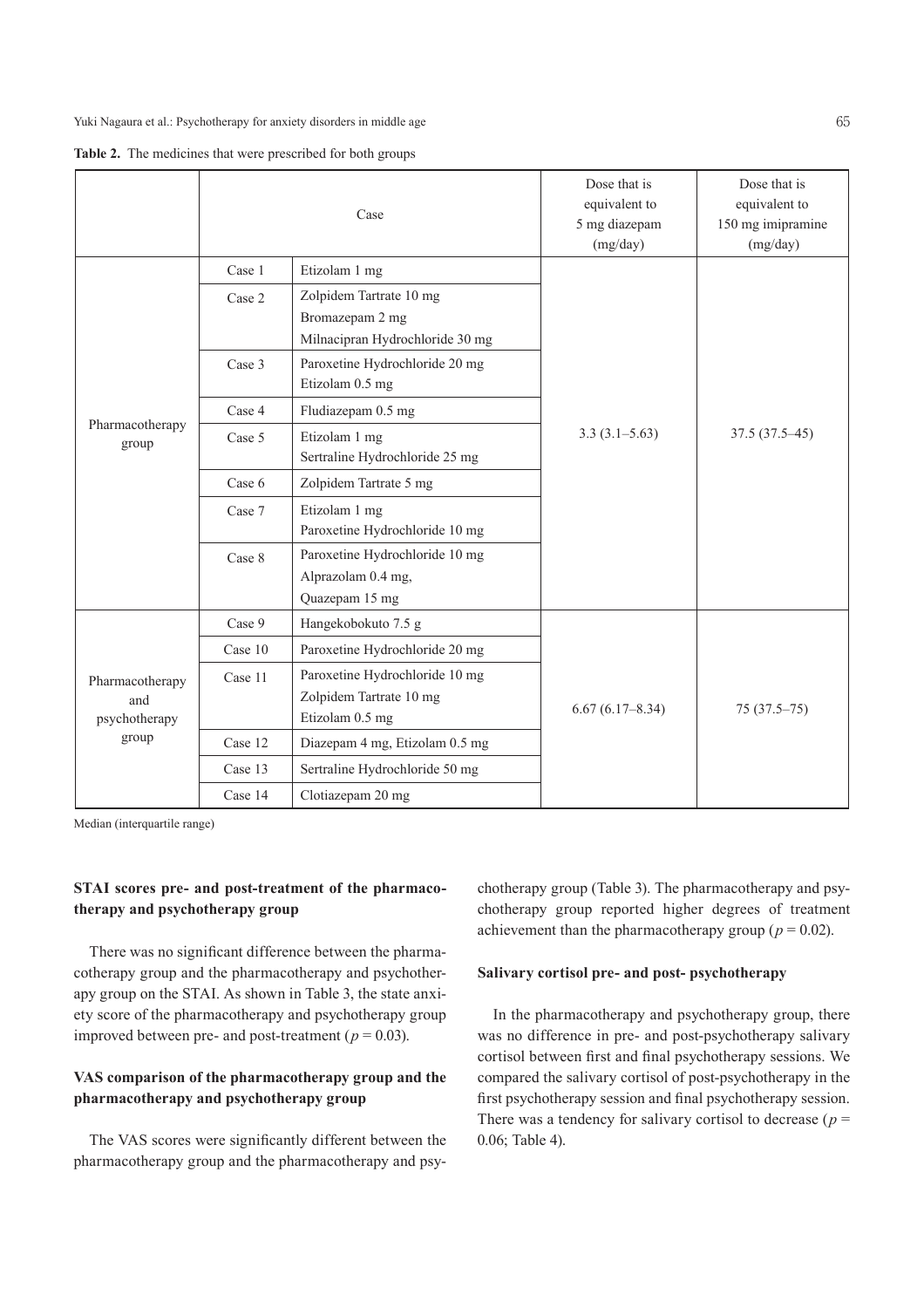|                      |                    | Pharmacotherapy   |                   | Pharmacotherapy and psychotherapy |                     |  |  |  |  |
|----------------------|--------------------|-------------------|-------------------|-----------------------------------|---------------------|--|--|--|--|
| Scale                | Subscale           |                   | group             | group                             |                     |  |  |  |  |
|                      |                    | Pre-              | Post-             | Pre-                              | Post-               |  |  |  |  |
|                      |                    | 40                | $50\,$            | 42.5                              | 55                  |  |  |  |  |
| SF-36                | Mental health      | $(30 - 50)$       | $(37.5 - 61.25)$  | $(25 - 48.75)$                    | $(51.25 - 70)^*$    |  |  |  |  |
|                      |                    | 75                | 50                | 45.85                             | 66.65               |  |  |  |  |
|                      | Emotional role     | $(47.93 - 87.48)$ | $(43.75 - 50)$    | $(29.18 - 56.23)$                 | $(45.85 - 93.75)$   |  |  |  |  |
|                      |                    | 30                | $40\,$            | 35                                | 45                  |  |  |  |  |
|                      | General health     | $(25 - 41.25)$    | $(33.75 - 49.25)$ | $(18.75 - 52.75)$                 | $(45 - 52)$         |  |  |  |  |
|                      |                    | 92.5              | 87.5              | 77.5                              | 87.5                |  |  |  |  |
| Physical functioning |                    | $(87.5 - 100)$    | $(68.75 - 96.25)$ | $(66.25 - 88.75)$                 | $(77.5 - 93.75)$    |  |  |  |  |
|                      |                    | 62.55             | 62.5              | 46.9                              | 53.15               |  |  |  |  |
| Physical role        | $(48.45 - 75)$     | $(48.45 - 75)$    | $(20.33 - 59.38)$ | $(45.35 - 70.33)$                 |                     |  |  |  |  |
|                      |                    | 47                | 81                | 46.5                              | 57                  |  |  |  |  |
| Bodily pain          |                    | $(19.5 - 57)$     | $(54.25 - 100)$   | $(26.75 - 58.75)$                 | $(43.75 - 69.5)^*$  |  |  |  |  |
|                      |                    | 56.25             | 50                | 56.25                             | 62.5                |  |  |  |  |
|                      | Social functioning | $(37.5 - 75)$     | $(43.75 - 53.13)$ | $(40.63 - 71.88)$                 | $(62.5 - 71.88)$    |  |  |  |  |
|                      |                    | 21.9              | 40.65             | 40.65                             | 46.9                |  |  |  |  |
| Vitality             |                    | $(12.5 - 29.7)$   | $(15.68 - 67.2)$  | $(28.13 - 48.45)$                 | $(43.8 - 64.1)$     |  |  |  |  |
|                      |                    | 54                | 56                | 61                                | $48\,$              |  |  |  |  |
| <b>STAI</b>          | Trait              | $(51.5 - 57)$     | $(49.25 - 57.5)$  | $(53 - 66)$                       | $(40 - 59)$         |  |  |  |  |
|                      |                    | 57                | 53                | 56                                | 47                  |  |  |  |  |
|                      | State              | $(53.75 - 61.25)$ | $(44.75 - 57.5)$  | $(51.5 - 65)$                     | $(39.52 - 54.75)^*$ |  |  |  |  |
|                      |                    |                   | 2.2               |                                   | $7.7\,$             |  |  |  |  |
| <b>VAS</b>           |                    |                   | $(2.15-2.3)$      |                                   | $(7.35 - 8.15)^*$   |  |  |  |  |

# **Table 3.** SF-36 and STAI scores across groups

Median (interquartile range)

SF-36: Medical Outcomes Short Form-36; STAI: State-Trait Anxiety Inventory-JYZ.

\*P < 0.05 is considered statistically significant comparisons of scores pre- and post-treatment in the psychotherapy group.

|  |  |  |  | Table 4. Salivary cortisol concentration of pre- and post-psychotherapy at the first and final psychotherapy sessions |  |  |  |  |  |  |  |  |  |  |  |  |  |
|--|--|--|--|-----------------------------------------------------------------------------------------------------------------------|--|--|--|--|--|--|--|--|--|--|--|--|--|
|--|--|--|--|-----------------------------------------------------------------------------------------------------------------------|--|--|--|--|--|--|--|--|--|--|--|--|--|

|            |                     | First session      |                   | Final session      |
|------------|---------------------|--------------------|-------------------|--------------------|
|            | Pre-psychotherapy   | Post-psychotherapy | Pre-psychotherapy | Post-psychotherapy |
| $\mu$ g/dl | $0.18(0.16 - 0.27)$ | $0.25(0.23-0.3)$   | $0.21(0.16-0.26)$ | $0.155(0.14-0.24)$ |

Median (interquartile range)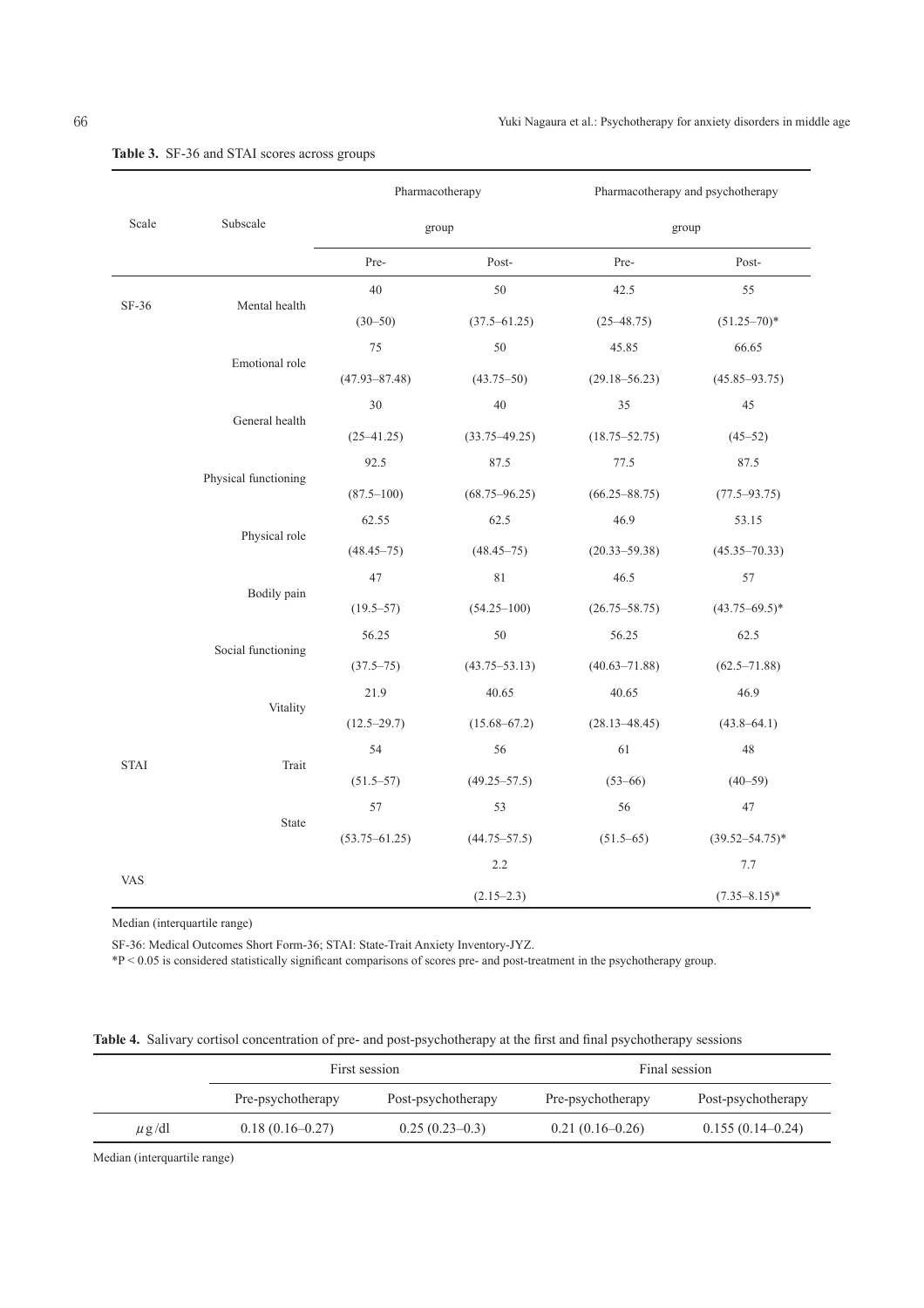Yuki Nagaura et al.: Psychotherapy for anxiety disorders in middle age 67

## **DISCUSSION**

In this study, we investigated the effect of psychotherapy interventions for anxiety disorders in middle-aged patients who visited a general medicine department.

We compared the HRQoL subscale scores on the SF-36. Vitality scores, mental health scores, and bodily pain scores improved pre- to post-treatment in the pharmacotherapy and psychotherapy group. Anxiety sensitivity is an independent predictor of bodily pain scores and social functioning scores on the SF-36<sup>27</sup>. The association between anxiety sensitivity and pain is of interest. Anxiety sensitivity predicts bodily pain score since individuals with high anxiety sensitivity usually have beliefs about the harmfulness of certain bodily sensations<sup>28</sup>.

In the pharmacotherapy and psychotherapy group, the state anxiety score on the STAI significantly improved. The VAS score showed that the pharmacotherapy and psychotherapy group felt closer to expected treatment achievement than the pharmacotherapy group. This suggests that psychotherapy contributed to the improvement of anxiety states.

Psychotherapy includes listening to patients' thoughts and feelings. We addressed not only the anxiety symptoms but also patient action and changes in disease consciousness. There was an opportunity to "restructure" the patients' past experiences. Psychotherapy decreases the influence of vague unease and offers the opportunity to improve the state of uneasiness. Of course, pharmacotherapy also includes listening to patients' thoughts and feelings. However, pharmacotherapy required shorter consultation hours for one patient than psychotherapy. In a medical examination, the progress of anxiety symptoms is evaluated. Evaluation of the benefits and the side effects of medication were important in physician examinations.

Anxiety disorders are often accompanied by anticipatory anxiety. Even if anxiety symptoms were improved by pharmacotherapy, a patient with an anxiety disorder may have continuing anticipatory uneasiness<sup>29</sup>. Patient with anxiety disorders tend to be sensitive to symptoms and avoid events that cause uneasiness in their daily life. Therefore, we can expect a decrease in action restrictions by talking about anticipation uneasiness by psychotherapy.

Studies on psychotherapy for anxiety disorders have been reported recently<sup>8,24,30</sup>. However, psychotherapy may not only affect but also burden a patient. The patient may face the problem at some other time.

In this study, we collected salivary cortisol to examine objectively the burden that psychotherapy itself caused a patient. There was a tendency for stress, as measured by salivary cortisol, to decrease over time in the pharmacotherapy and psychotherapy group. Before psychotherapy, the patient may have found it difficult to talk with a psychologist in the first psychotherapy session and been uncertain about the procedures. Such anxiety may have caused stress for the patient. However, the tendency for stress seen in the cortisol values decreased post-psychotherapy of the final session. This suggests that any stress associated with psychotherapy diminishes over time.

This psychotherapy intervention study was completed in general medicine31,32 . In mental health care, physician-patient alliance and communication are associated with more favorable patient adherence<sup>33</sup>. In the general medicine department, the patient has already consulted multiple hospitals including psychiatry, refuses consultation and psychiatric medication, and may feel a limit to pharmacotherapy. In this study, the curative effect may have increased because a general physician and a psychologist treated cooperatively. The combination of pharmacotherapy and psychotherapy can provide appropriate treatment for the patient. It promotes the recognition of curative effects. If a patient can recognize a curative effect, doctor shopping may be prevented<sup>34</sup>.

The limitations of this study included the small number of cases and the treatment duration. We intended to study middle age. However, we were not able to clarify whether the result was peculiar to middle age. We think that the background of the uneasiness of each generation is different. Based on this result, we will adopt a qualitative psychotherapy study as the next step to clarify characteristic factors and curative effects for middle age.

#### **References**

- 1) Rangaraj J, Pélissolo A. Identification des troubles anxieux [Identification of anxiety disorders in general medicine.]. *Annales Médico-psychologiques* 161(3): 250-254, 2003
- 2) Deacon B, Lickel J, Abramowitz JS. Medical utilization across the anxiety disorders. *J Anxiety Disord* 22(2): 344-350, 2008
- 3) Sato T, Takeichi M, Shirahama M, Fukui T, Gude JK. Doctor-shopping patients and users of alternative medicine among Japanese primary care patients. *Gen Hosp Psychiatry* 17(2): 115-125, 1995
- 4) Callahan EJ, Jaen CR, Crabtree BF, Zyzanski SJ, Goodwin MA, Stange KC. The impact of recent emotional distress and diagnosis of depression or anxiety on the physician-patient encounter in family practice. *J Fam Pract* 46(5): 410-418, 1998
- 5) Herzig L, Mühlemann N, Bischoff. Troubles émotionnels en médecine de famille ou le visage caché d'une souffrance. [Mental disorders in primary care.] *Rev Med Suisse* 6(249): 1000-1005, 2010
- 6) Baldwin DS, Rafiq R, Talat B. Overcoming barriers in the pharmacological treatment of anxiety disorders. *Neuropsychiatry* 3(1): 33-44, 2013